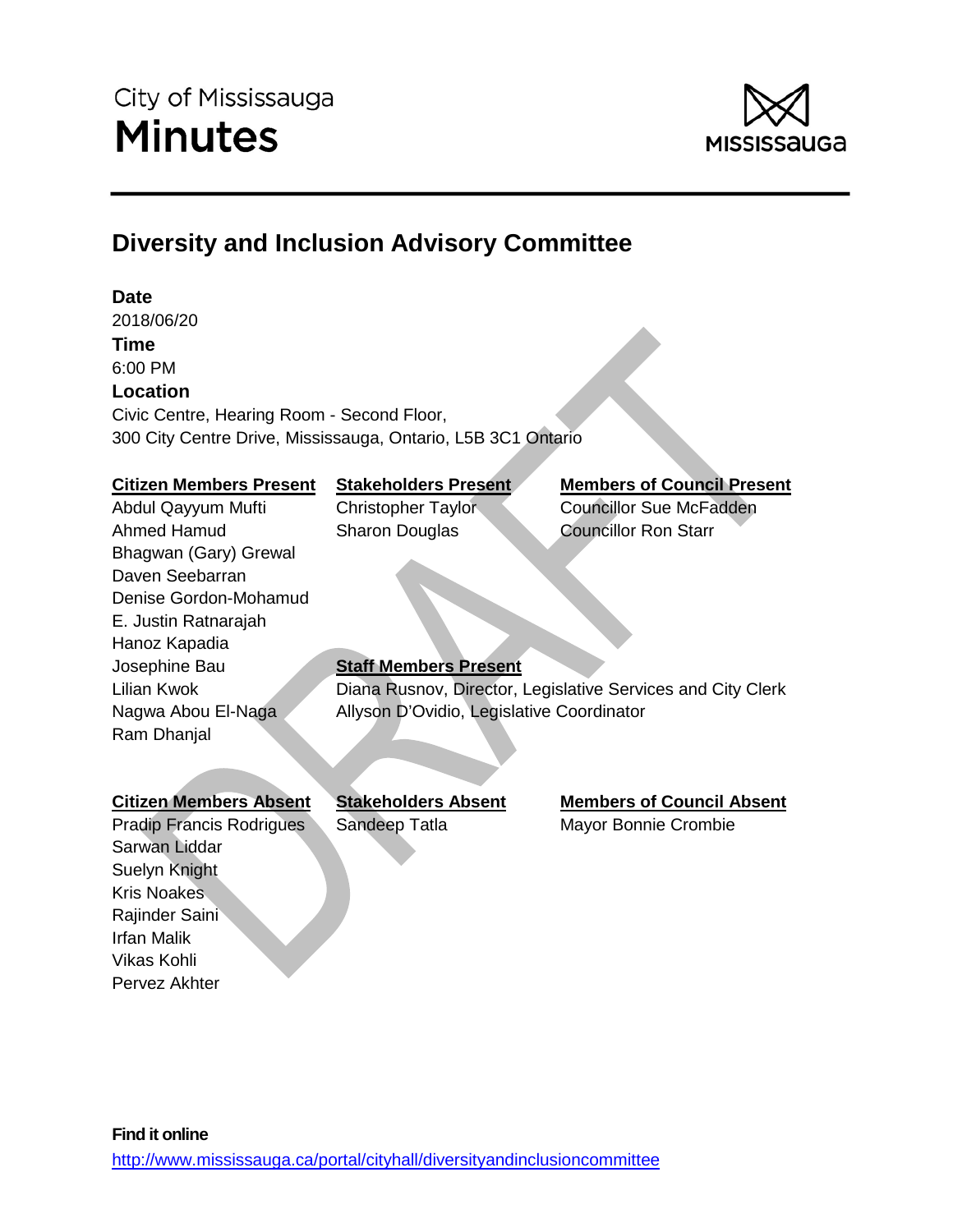2. APPROVAL OF THE AGENDA

Approved (D. Seebarran)

- 3. DECLARATION OF CONFLICT OF INTEREST Nil
- 4. MINUTES OF PREVIOUS MEETING
- 4.1. Diversity and Inclusion Advisory Committee Minutes December 6, 2017

Approved – (Councillor Starr)

- 5. PRESENTATIONS Nil
- 6. DEPUTATIONS

### 6.1. **Mississauga Moves - Transportation Master Plan : Mississauga's Transportation Vision, Michelle Berquist, Project Leader, Transportation Planning (10 Minutes)**

Michelle Berquist, Project Leader, Transportation Planning spoke about Mississauga Moves, the City's Transportation Master Plan and vision. Ms. Berquist provided background information and the present status, noting that they are now in the third phase of the plan, determining what actions need to be taken to move our city forward by 2041. The vision is "Mississauga will be a place where everyone and everything has the freedom to easily and efficiently get anywhere at any time.

Ms. Berquist noted that some of the areas considered during the study include: car ownership; transit ridership; population growth; daily trip numbers; goods and service delivery; demographics and who is going to be in Mississauga in the next 25 years. To collect information, Ms. Berquist spoke about the importance of community engagement and noted their teams has hosted many pop-ups events and collected over 1000 stories through social media at #mississaugamoves.

Ms. Berquist noted information on the plan, results from Phase 2 and a survey, can all be found in detail on the website [https://yoursay.mississauga.ca/transportation](https://yoursay.mississauga.ca/transportation-masterplan)[masterplan.](https://yoursay.mississauga.ca/transportation-masterplan) Ms. Berquist may return to the committee at a future date.

Members of the committee engaged in a discussion with respect to the importance of transportation hubs for students and the frequency of road maintenance. Ms. Berquist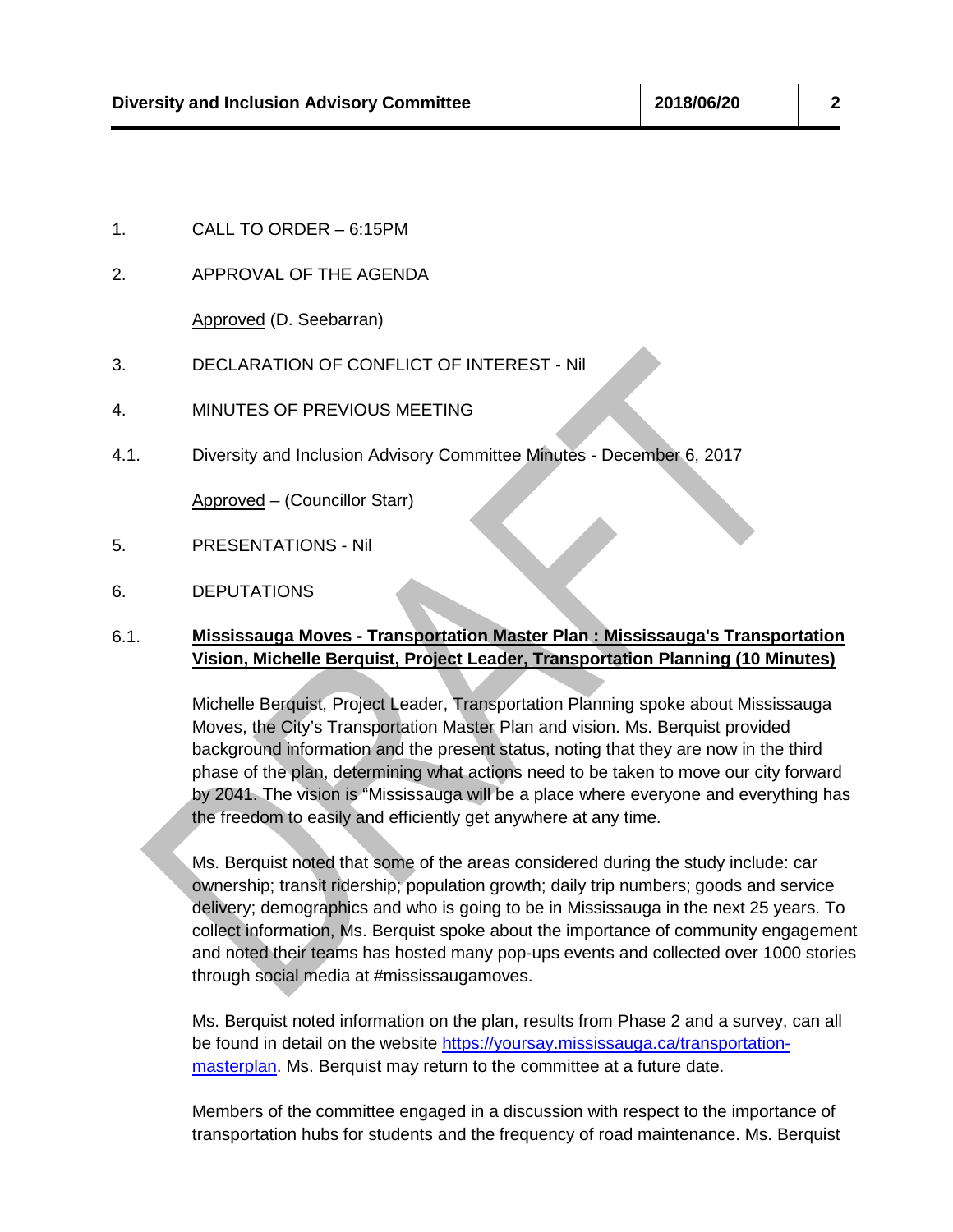noted that road maintenance is being studied as a separate initiative.

DIAC-0001-2018

That the deputation on June 20, 2018 by Michelle Berquist, Project Leader, Transportation Planner, with respect to "Mississauga Moves – Transportation Master Plan – Mississauga's Transportation Vision", be received for information.

Received – (Daveen)

7. PUBLIC QUESTION PERIOD - 15 Minute Limit (5 Minutes per Speaker) - Nil

Pursuant to Section 42 of the Council Procedure By-law 0139-2013, as amended:

The Diversity and Inclusion Advisory Committee may grant permission to a member of the public to ask a question of the Diversity and Inclusion Advisory Committee, with the following provisions:

- 1. The question must pertain to a specific item on the current agenda and the speaker will state which item the question is related to.
- 2. A person asking a question shall limit any background explanation to two (2) statements, followed by the question.
- 3. The total speaking time shall be five (5) minutes maximum, per speaker.

## 8. MATTERS TO BE CONSIDERED

#### 8.1. **Holiday Messages on MiWay Bus Destination Signs**

Councillor McFadden introduced Ryan Cureatz, Manager, Marketing, Transportation and Works. Mr. Cureatz spoke about the process for members of the public to submit requests for destination signs and noted that they are handled on a case by case basis.

Mr. Cureatz identified the highlights of the report with respect to holiday messages on Miway buses, noting the recommendation and the restraints associated with the messaging system. In response to the committee, Mr. Cureatz reminded the members that the process of displaying holiday messages is voluntary and may be difficult to enforce amongst unionized staff.

Members of the committee engaged in a discussion with respect to additional messages that can be added based on the suggestions in the report and others that were not captured. In response to questions raised about Chinese New Year compared to Lunar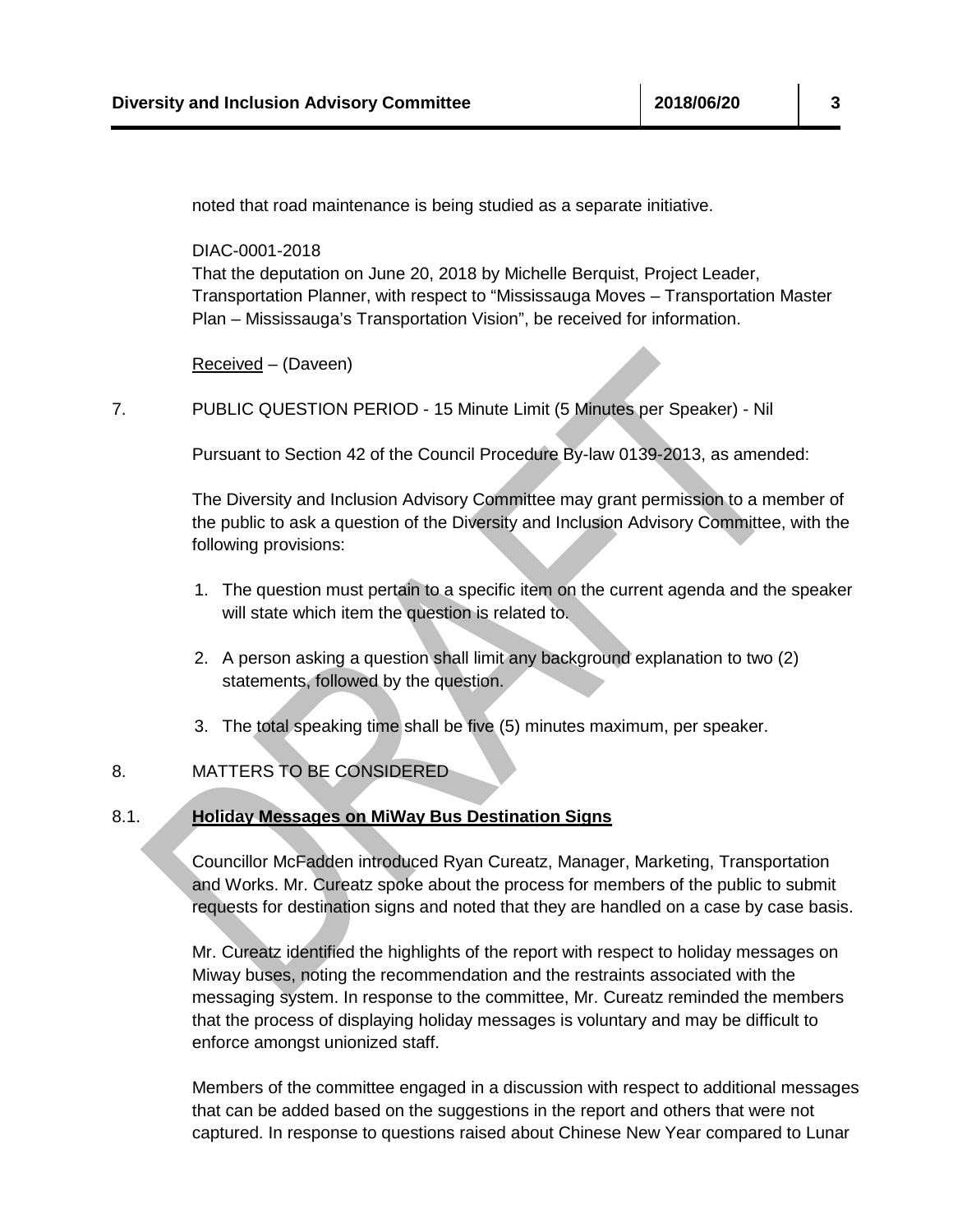New Year, Josephine Bau, Citizen Member, explained that the Lunar New Year is a more inclusive holiday.

DIAC-0002-2018

- 1. That the current practice of voluntarily displaying statutory holiday messages on MiWay bus destination signs continue.
- 2. That the Diversity and Inclusion Advisory Committee (DIAC) support and recommend adding the following non-service related messages for display on MiWay bus destination signs:
	- a. Ramadan Mubarak
	- b. Happy Diwali
	- c. Happy Vaisakhi
	- d. Happy Lunar New Year
	- e. Happy Hanukkah
	- f. Black History Month
	- g. Happy Family Day
	- h. Asian Heritage Month
	- i. Happy Pride Month
	- j. National Child Day
	- k. UN Human Rights Day
	- l. Happy Kwanzaa
	- m. Tamil Heritage Month
	- n. Happy Nowruz

Approved – (H. Kapadia)

# 9. INFORMATION ITEMS

9.1. Updated Respectful Workplace Policy, 01-03-04 and Workplace Violence Policy, 01-07- 01 (Please note; these policy updates are for information only)

> Diana Rusnov, Director of Legislative Services and City Clerk reminded the members of their responsibilities to read and abide by the City's policies and noted the updates.

#### DIAC-0003-2018

That the updates to the Respectful Workplace Policy, 01-03-04 and Workplace Violence Policy, 01-07-01, be received for information. Diana reminded everyone why

Received – (D. Gordon-Mohamud)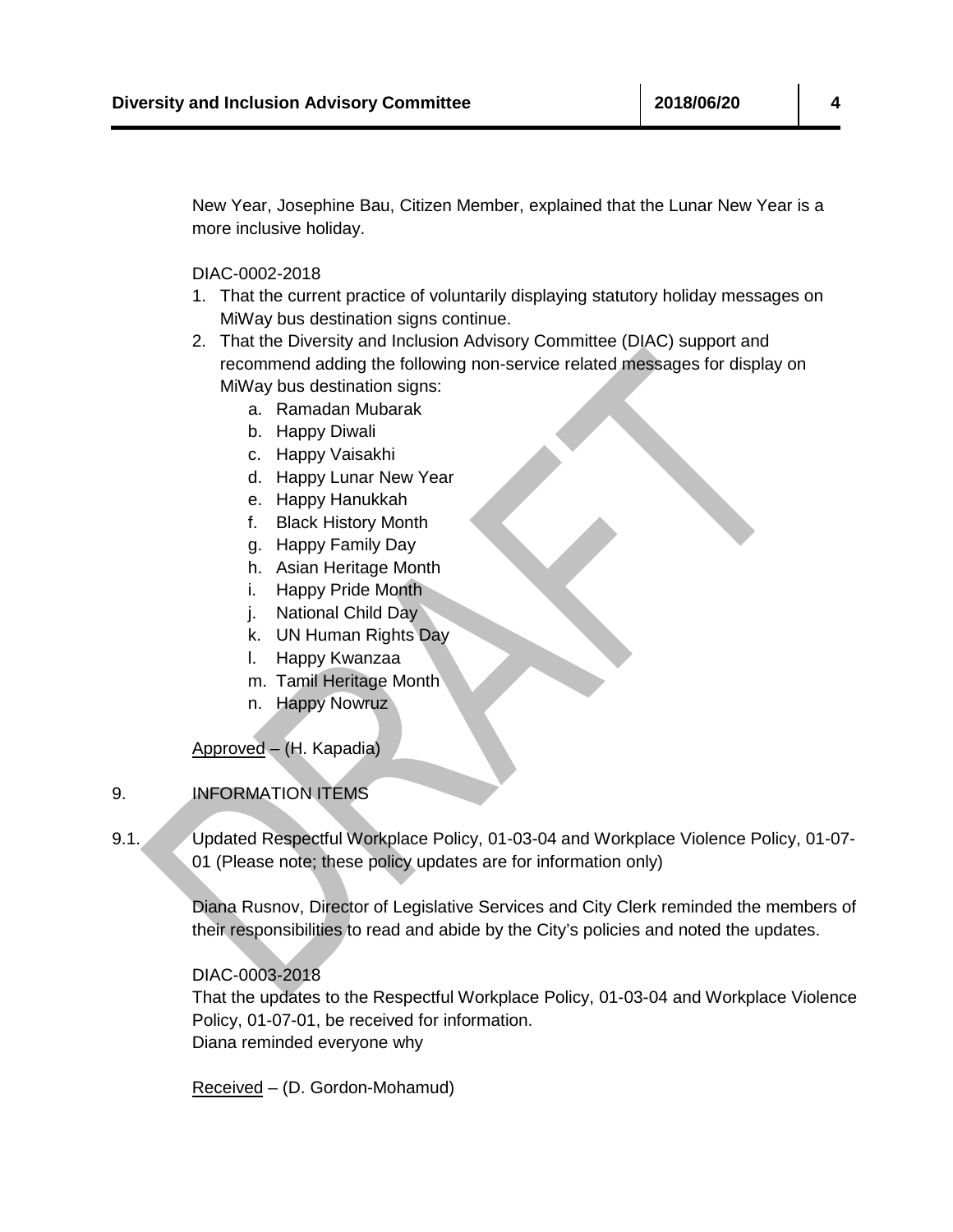# 9.2. **Memorandum regarding Diversity and Inclusion Advisory Committee Work Plan from Diana Rusnov, Director of Legislative Services and City Clerk, dated March 21, 2016 and, Status of Action Items for information, as requested at the December 06, 2017 meeting.**

Diana Rusnov, Director of Legislative Services and City Clerk reminded members that this item was brought forward at the request of the committee in December, 2017. Daveen Seebarran, citizen member, noted he wanted to see what had been accomplished over the term.

### DIAC-0004-2018

That the memorandum regarding the Diversity and Inclusion Advisory Committee Work Plan from Diana Rusnov, Director of Legislative Services and City Clerk, dated March 21, 2016 and, Status of Action Items be received for information.

Received – (D. Seebarran)

# 9.3. **Cycling Master Plan Update, Matthew Sweet, Manager, Active Transportation**

#### DIAC-0005-2018

That the memorandum dated June 14, 2018 from Fred Sandoval, Active Transportation Coordinator, with respect to the Cycling Master Plan update, be received for information.

Received - (E. Justin Ratnarajah)

# 10. OTHER BUSINESS

# 10.1. **Memorandum regarding the resignation of Citizen Member Suelyn Knight from the Diversity and Inclusion Advisory Committee**

DIAC-0006-2018

That the memorandum dated June 20, 2018 from Allyson D'Ovidio, Legislative Coordinator, with respect to the resignation of Citizen Member Suelyn Knight from the Diversity and Inclusion Advisory Committee, be received and the seat be declared vacant.

Received – (B. Grewal)

11. DATE OF NEXT MEETING - TBD

Councillor McFadden noted there are no future meetings scheduled at this time due to